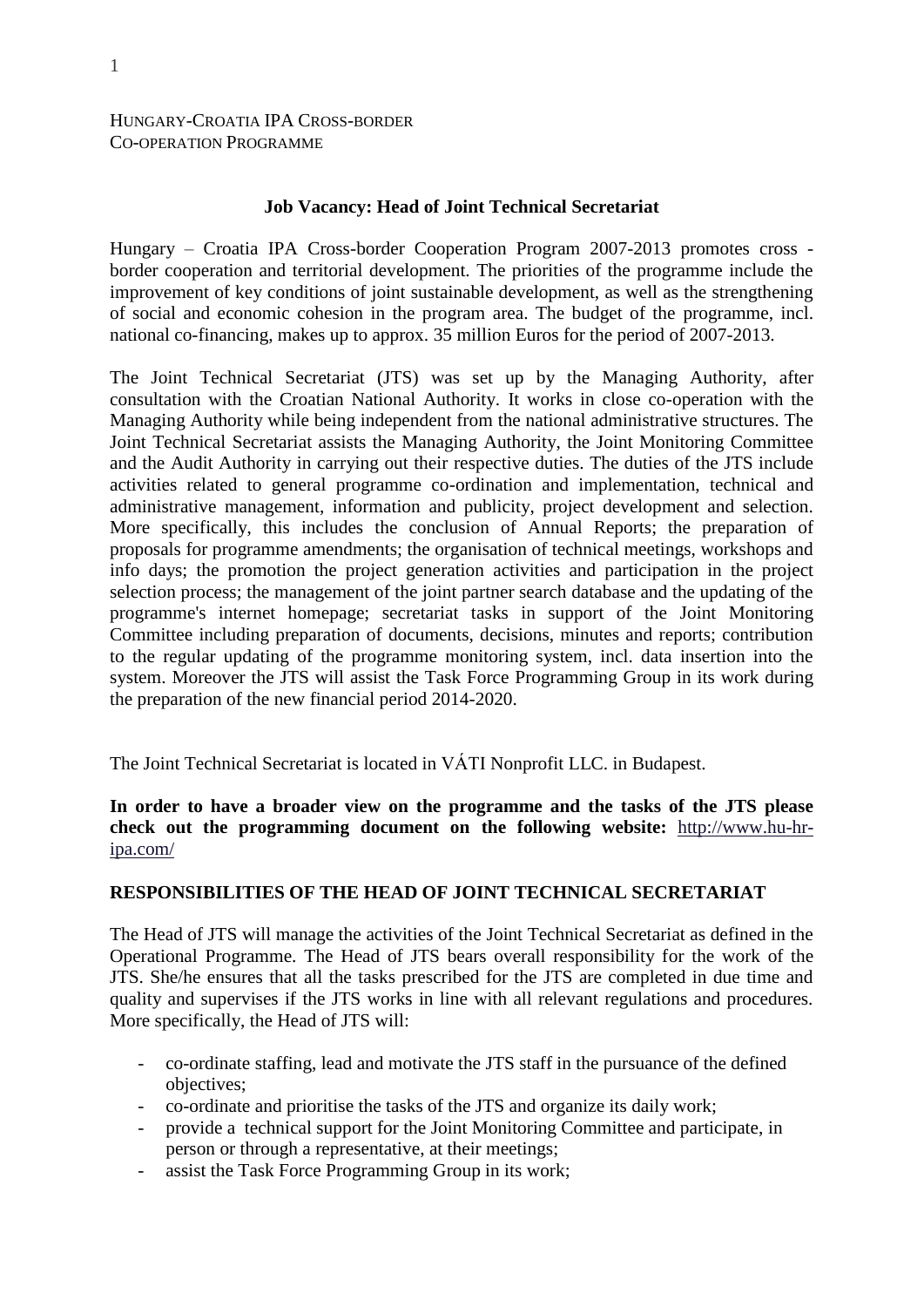- get necessary programme or project documentation (minutes, reports, etc) prepared;
- contribute to the organisation of programme events;
- develop and maintain effective and constructive relationship with the different stakeholders concerned in the programme at national, regional or local level;
- contribute to the development of the communication plan for the programme, as well as to its implementation;
- ensure an efficient and rapid information flow between the bodies concerned in programme and project implementation;
- represent the Hungary Croatia IPA Cross Border Co-operation Program at different programme events, including events in the programme area or abroad;
- perform other relevant duties deriving from the management of the programme.

# **ELIGIBILITY CRITERIA**

### **Education**

- Advanced university level degree, preferably in European Studies, International Relations, Economics, Law, Regional Policies, Spatial Planning or related field;
- A specialization or a degree in EU Fund management is an asset.

#### **Professional experience**

- at least 5 years of experience in EU funded programme management (preferably IPA, ETC, INTERREG, Structural Funds, Pre-Accession Funds, Phare CBC);
- experience in team leading is an asset.

## **Competencies**

- thorough knowledge of European policy-making and regional policy, with a special regard to the IPA and ETC programmes;
- in-depth knowledge of the social, cultural and economic features of Hungary and Croatia, in particular those of the programme area;
- good knowledge of European, Croatian and/or Hungarian Public Administration as good knowledge of the institutional system and, financial mechanisms of regional development of the relevant countries;
- an extensive experience in financial management, budgeting and a good knowledge of European grant schemes mean a special asset;
- cultural sensitivity and ability to work and communicate in an international environment while maintaining impartiality and objectivity;
- ability to plan and organize, delegate work and to supervise staff;
- reliability and commitment to timely delivery of high quality outputs and to achieve organizational goals;
- analytical, problem-solving and good negotiation and communication skills.

#### **Languages**

- Fluency in English as well as in Hungarian and/or Croatian;